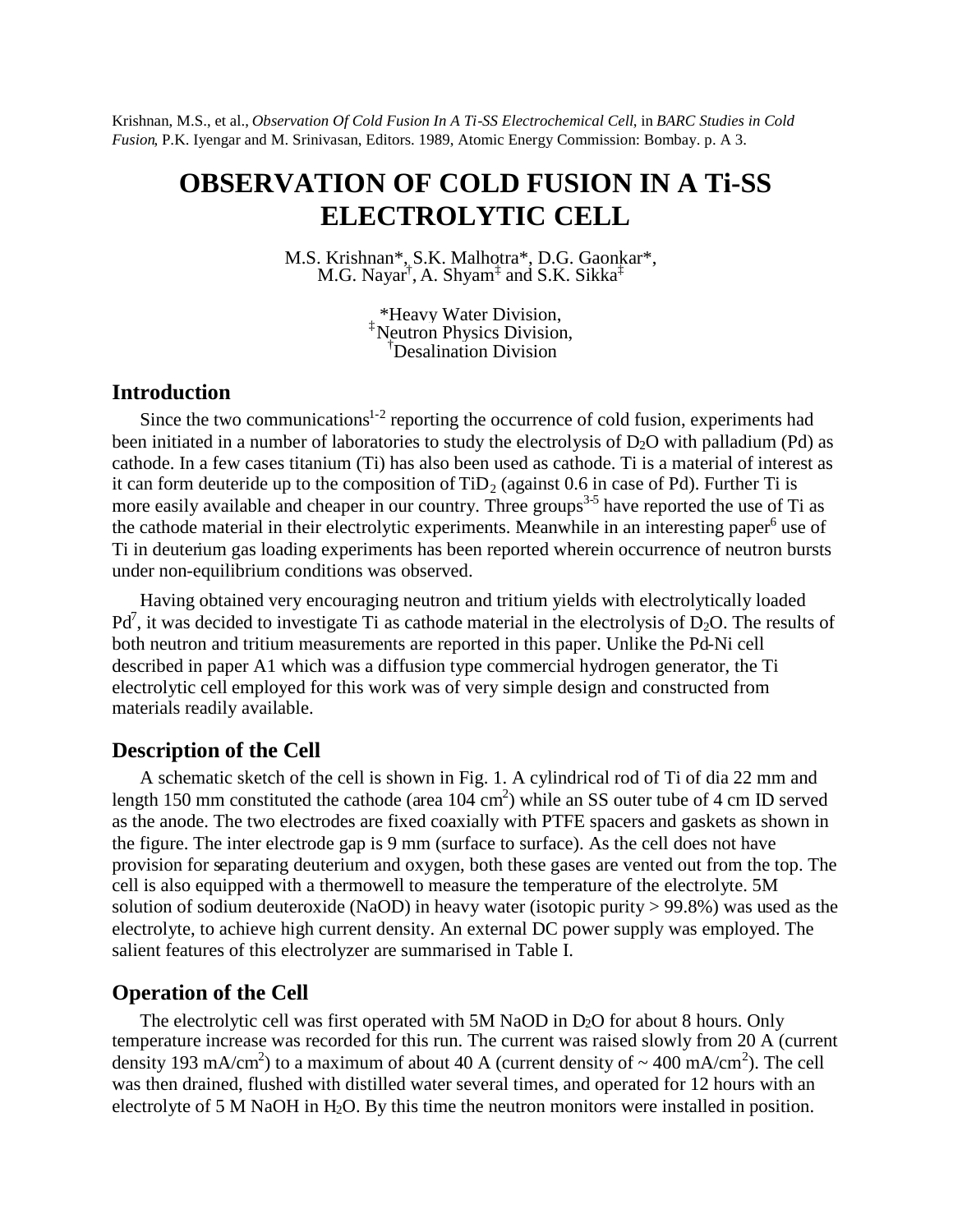Subsequently it was cleaned, rinsed and a repeat run with 5 M NaOD in  $D_2O$  was conducted. As this cell does not have provision for automatic electrolyte feed, the electrolysis was carried out as a batch process. After a few hours of operation, when the electrolyte level had decreased considerably, fresh electrolyte was added to make up the volume. The cell had operated for 8 hours, when the cathode was found to have attained a dull black coating which when analysed chemically was found to contain iron as major component. The electrolyte solution also developed a pale greenish yellow colour because of dissolution of Fe from the anode. The cell is therefore being modified to have both anode and cathode of titanium. In addition the inter electrode distance between anode and cathode is being reduced to attain larger current densities.

### **Neutron Measurements**

A bank of three  $He<sup>3</sup>$  counters embedded in paraffin moderator and a plastic scintillation detector were employed for neutron measurements. Efficiency of the  $He<sup>3</sup>$  detector viewing the cell was ~ 1%. The plastic scintillator which was placed away from the cell was employed as a background monitor. Background data was first collected before electrolysis was commenced. The background counts in the He<sup>3</sup> channel was  $\approx$  240 counts per 10 seconds. Neutron measurements carried out with the cell operating with NaOH-H2O as electrolyte was similar to the background data. But when the cell was operated with  $NaOD-D<sub>2</sub>O$  as electrolyte, after about 3 hours the level of the neutron counts was higher (~ 590 counts per 10 sec.). No big bursts of neutrons were observed as in the case of Pd-Ni electrolyser<sup>7</sup>. When higher counts were continuously indicated, the cell was put off and the neutron counts was observed to come down immediately but it was still above background  $\sim$  385 counts per 10 sec.). The experiment was finally terminated when the counts level reverted to background presumably due to fouling of cathode surface by iron deposit. Fig. 2 shows a representative plot of the data (for 10 min before and 5 min after switching off) showing the typical drop in the neutron counts when the cell was switched off. The typical background counts when the cell was removed is also indicated in the figure for comparison.

# **Tritium Measurements**

At the end of about 8 hours of electrolysis when the electrolyte was sampled and analysed for tritium content it was found to contain  $\sim$  48 nCi/ml of tritium activity. This is almost three orders of magnitude higher than the tritium level of the stock heavy water used for preparing the electrolytic solution which was  $\sim 0.05$  nCi/ml. The tritium level in the electrolyte after about 12 hours of operation with NaOH was only 0.0676 nCi/ml.

#### **Conclusions**

The results of the neutron and tritium measurements seem to strongly indicate that cold fusion occurs in the Ti-D system also. When compared with Pd-D systems where big neutron bursts are observed, in the present system the neutrons are produced at a low but more or less steady rate. It is estimated from the neutron counts data, the duration of cell operation (the integrated time for which the cell was active was approximately 150 minutes) and the efficiency of neutron detectors (1%) that in all about  $\sim 3 \times 10^{7}$  neutrons had been generated. The terminal tritium level in the electrolyte was  $\sim 48$  nCi/ml. Since the cell volume is  $\sim 150$  ml the total tritium inventory in the cell corresponds to  $48 \times 150 = 7.2 \mu$ Ci. After correcting for the tritium initially present in the  $D_2O$  both in the initial charge as well as make up volumes, it is estimated that an excess of approximately  $7 \mu$ Ci of tritium was produced due to cold fusion reactions.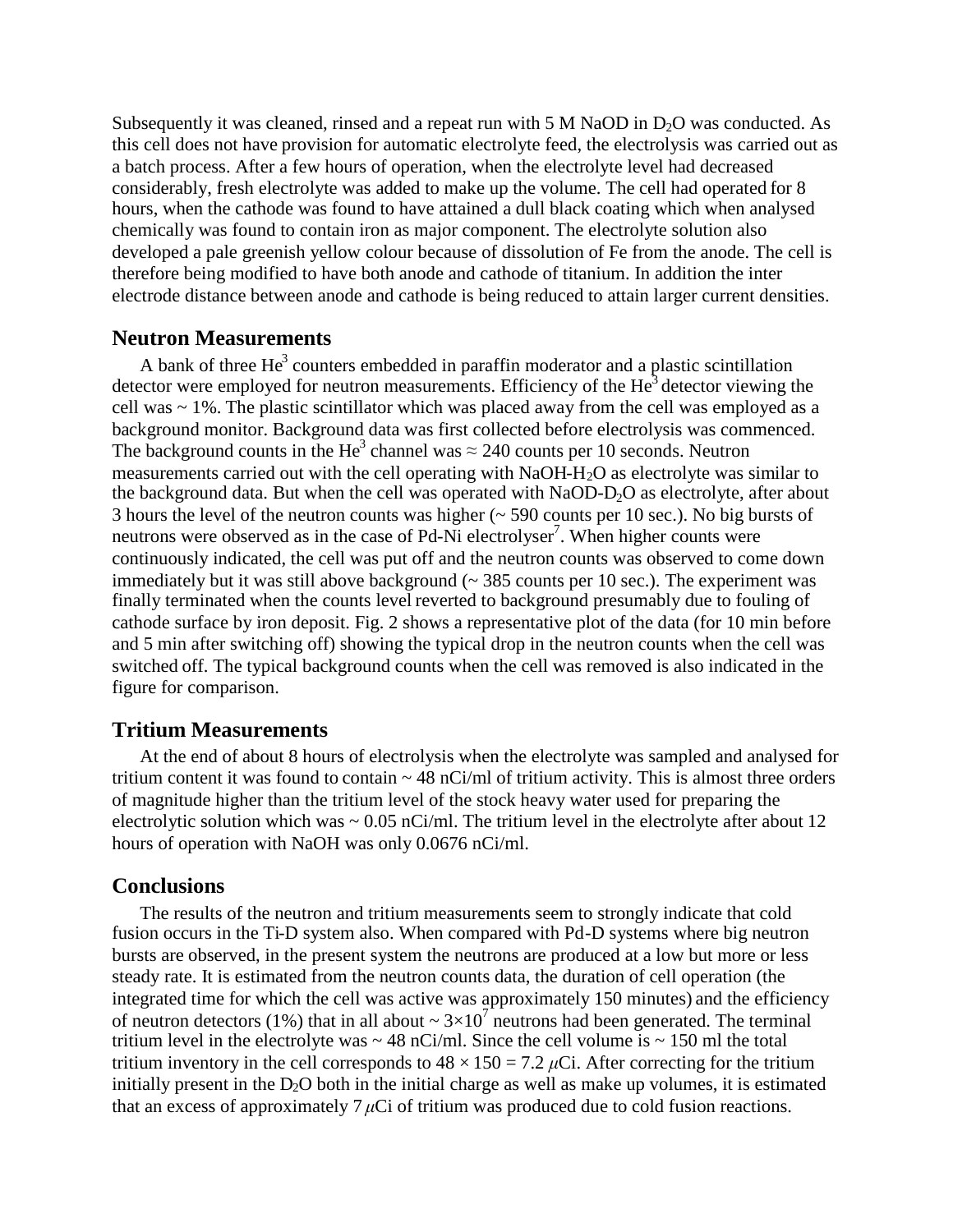Considering that the total number of neutrons generated was  $\sim 2 \times 10^7$ , this leads to a neutron to tritium yield ratio of approximately  $\sim 10^{-7}$ .

### **Acknowledgements**

The authors are very thankful to Shn S.K. Mitra, and Shn V. Raghunathan of Desalination Division and Kum V. Chitra of Neutron Physics Division for their help IN the experimental work. We are also grateful to Dr. M. Srinivasan, Shn H.K. Sadhukhan, Dr. M.P.S. Ramani and Dr. P.K. Iyengar for their keen interest in this work.

# **References**

- 1 M Fleischmann and S Pons, J. Electroanal. Chem., **261,** 301 (1989).
- 2 S E Jones et al., Nature (London) **338,** 737 (1989).
- 3 C K Mathews et al., Indian J. Tech. **27**, 229 (1989).
- 4 K S V Santhanam et al., Indian J. Tech. **27**, 175 (1989).<br>5 C. Sanchez et al. to be published in Solid State Comm.
- 5 C. Sanchez et al. to be published in Solid State Comm.<br>6 A De Nino et al. Europhysics Letters 9, 221 (1989).
- 6 A De Nino et al, Europhysics Letters **9**, 221 (1989).
- M.S. Krishnan et al., This report, Paper A1 (1989).

#### **TABLE I. Salient Features of the Ti-SS Cell**

| $57 \text{ cm}^3$                         |
|-------------------------------------------|
| $104 \text{ cm}^2$                        |
| $40 A - 60 A$                             |
| $< 600$ mA/cm <sup>2</sup>                |
| $20\%$ (5 Molar) NaOD in D <sub>2</sub> O |
| $150 \text{ cm}^3$                        |
|                                           |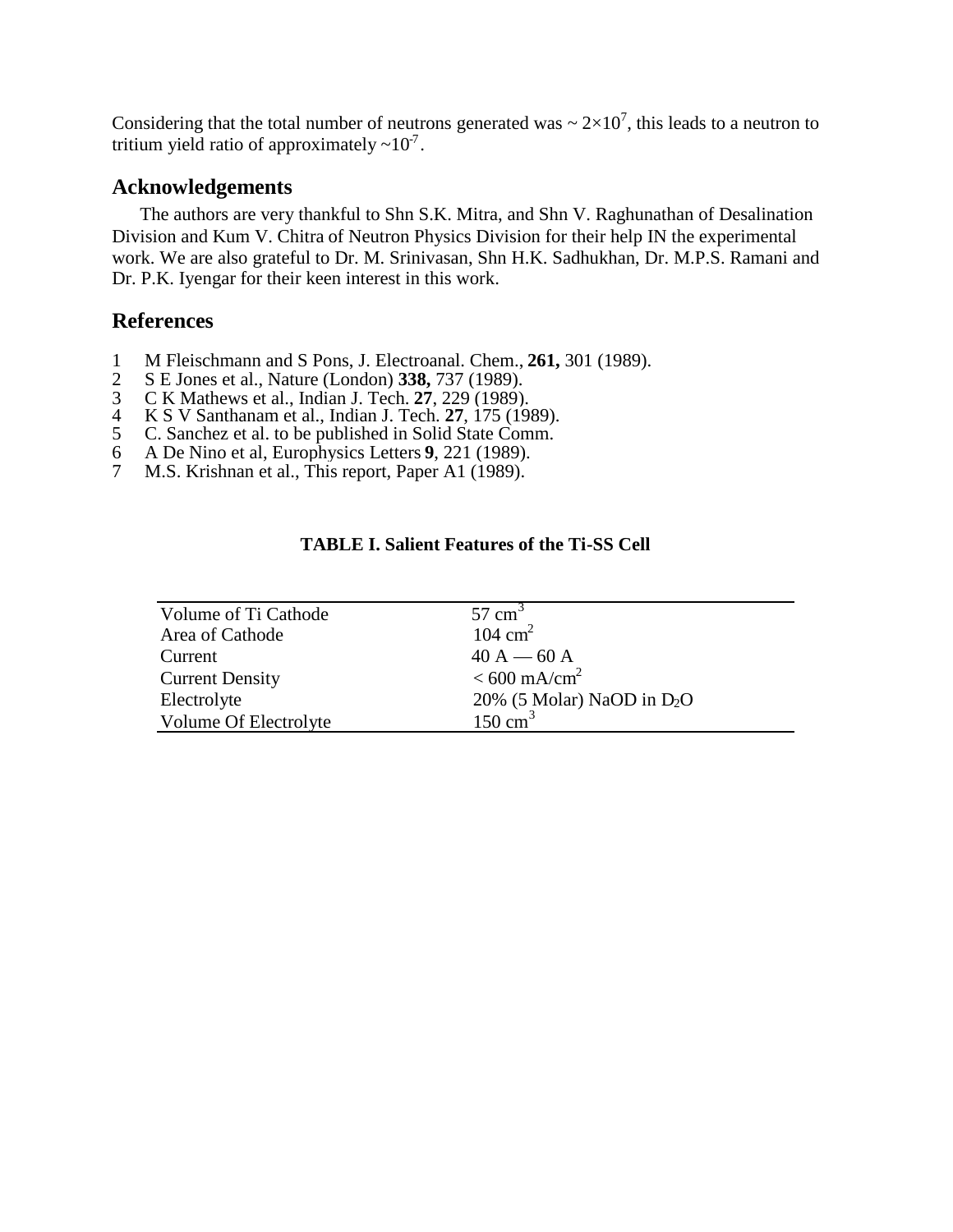

**Fig.1. Ti-SS Electrolytic cell**